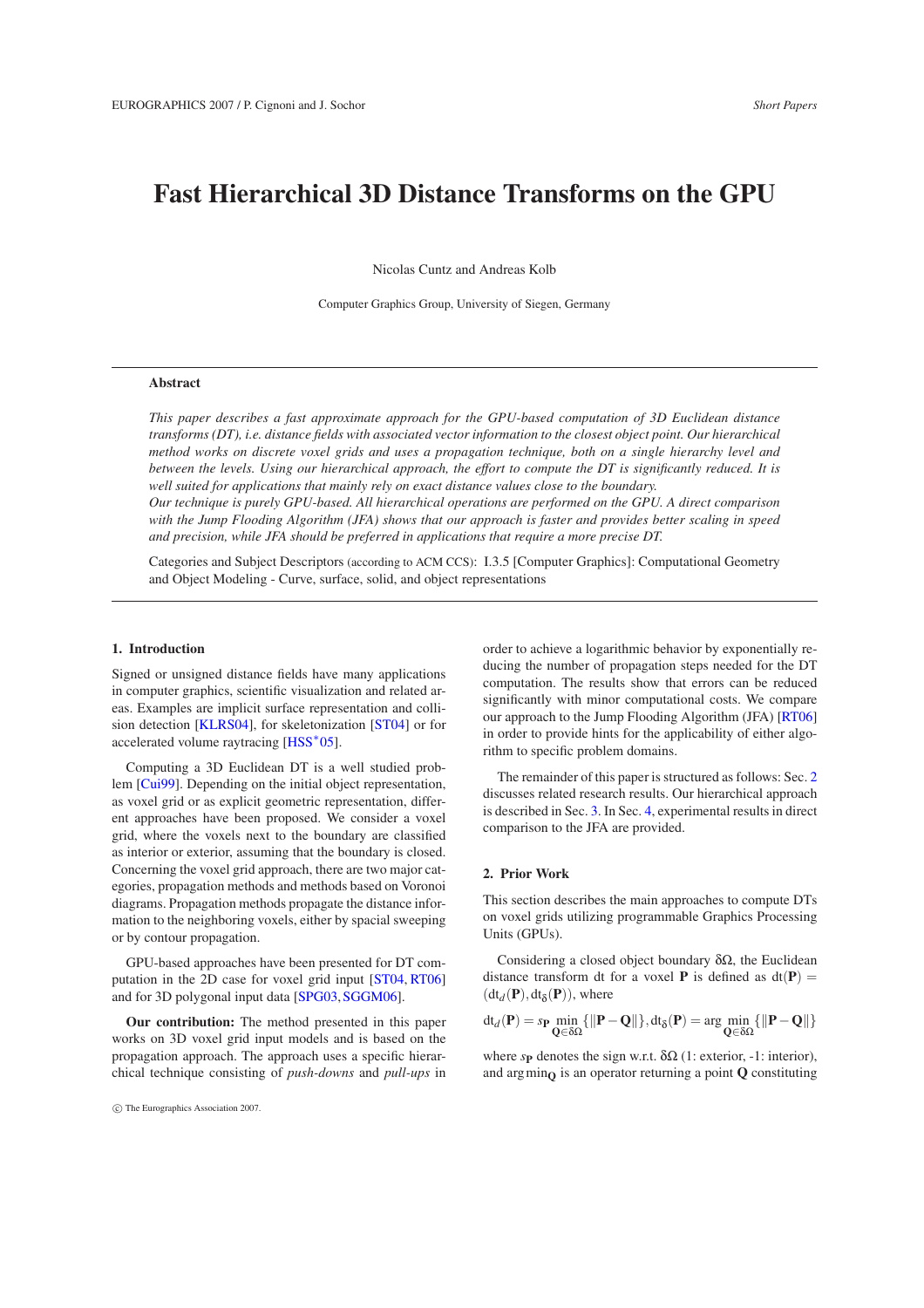

<span id="page-1-1"></span>**Figure 1:** *Two propagation steps (white/yellow:* ±*M, blue/green:* +*exterior/*−*interior) – note that* dt *is initialized with precise sub-pixel references in this example.*

the minimum. Thus,  $dt(P)$  stores the signed distance and the point **Q** ∈ δΩ closest to **P**.

### **2.1. The Voronoi Diagram Approach**

A Voronoi diagram is a space partitioning into cells w.r.t. to a fixed set of points (also *sites* or *seeds*). Each cell contains all points closest to one seed. It is clear that the DT can be obtained by setting Voronoi sites onto the object's boundary.

2D Voronoi diagrams can easily be determined using rasterization techniques. Therefore, cones with a common opening angle are placed over each seed and the resulting scene is rendered from top-view using the OpenGL depth buffer function GL\_LESS. Hoff et al. [\[HKL](#page-3-7)<sup>∗</sup>99] extend this approach to other geometric objects and to 3D. Sigg et al. [\[SPG03\]](#page-3-5) and Sud et al. [\[SGGM06\]](#page-3-6) present GPU-based implementations of the Voronoi based approach.

# **2.2. The Propagation Approach**

<span id="page-1-2"></span>Consider a DT initialized close to  $\delta\Omega$  in the following way:

$$
dt^{0}(\mathbf{P}) = \begin{cases} (0, \mathbf{P}) & \text{if } \mathbf{P} \in \delta\Omega \\ (\pm M, *) & \text{if } \mathbf{P} \in \Omega_{\pm} \text{ (exterior/interior)} \end{cases} (1)
$$

where *M* is greater than any distance between grid voxels. A propagation step for the distance works using a structure element M, defining a local neighborhood:

$$
\mathrm{dt}_{d}^{i+1}(\mathbf{P}) = s_{\mathbf{P}} \min_{\mathbf{Q} \in \mathcal{M}(\mathbf{P})} \{ \left\| \mathrm{dt}_{\delta}^{i}(\mathbf{Q}) - \mathbf{P} \right\| \}.
$$
 (2)

<span id="page-1-3"></span>The sign *s***P** is taken from  $dt_d^i(P)$ , and  $dt_\delta^{i+1}(P)$  is updated using the selected **Q**. See Fig. [1](#page-1-1) for a visualization of two sequential propagation steps.

A fast variant of this algorithm is given by Tsitsiklis [\[Tsi95\]](#page-3-8). This approach uses a priority queue approach to optimize the order of the DT updates. Strzodka and Telea [\[ST04\]](#page-3-1) present a GPU based 2D approach using an arc length parametrization for δΩ, which, in general, does not carry over to the 3D case.

Rong and Tan [\[RT06\]](#page-3-4) present the Jump Flooding paradigm for general purpose computations on the GPU and apply it to the computation of Voronoi Diagrams and DTs. We will focus on its application to DT only.

JFA updates the whole voxel grid in each step, but varies M in each step in order to propagate references across longer distances. In the *k*-th step,  $\mathcal{M}(p_x, p_y, p_z)$  is a  $3 \times 3 \times 3$ voxel sub-grid defined as  $\{(p_x \pm k, p_y \pm k, p_z \pm k)\}\.$  For a voxel grid with resolution  $n^3$  the JFA can be summarized as follows:

- 1. initialize the voxel grid according to Eq. [\(1\)](#page-1-2)
- 2. for  $k = n/2, n/4, \ldots, 1$  do
	- 2.1. reference (and thus distance) propagation for all voxels  $P = (p_x, p_y, p_z)$  using  $M(P) = \{(p_x \pm k, p_y \pm p_z)$  $k, p_z \pm k)$ }

The JFA makes  $log(n)$  loops over the whole voxel grid. Rong and Tan [\[RT06\]](#page-3-4) prove various properties of the JFA and present extensions to the algorithm in order to improve the accuracy. The two JFA variants are JFA+j, meaning that *j* additional propagation steps with step-size  $2^{j-1}, \ldots, 1$  are performed, and JFA<sup>2</sup>, where JFA is applied twice.

In comparison to JFA, the main benefit of our approach is an asymptotically faster run-time and better scalability between precision and speed. Moreover, caching is exploited by storing hierarchy levels in separate textures.

#### <span id="page-1-0"></span>**3. Fast Hierarchical Algorithm**

This section describes the main steps involved in our hierarchical algorithm.

#### <span id="page-1-4"></span>**3.1. Algorithmic Overview**

Assuming a voxel grid with initialized dt according to Eq. [\(1\)](#page-1-2), our Fast Hierarchical Algorithm (FHA) consists of an iterative down-sampling phase (push-down, see Fig. [2\)](#page-2-1) and an up-sampling phase (pull-up). During push-down, the voxel grid resolution is reduced by 2 in each step, defining M as the direct  $2 \times 2 \times 2$  neighborhood w.r.t. the center of a cell on the finer level. For pull-up also  $2 \times 2 \times 2$  neighborhoods are used, here w.r.t. the coarser grid. In the push-down phase, the DT gets coarser and more imprecise. A full reduction to a single voxel is not meaningful, thus the number of levels is limited to  $N < log(n)$ . For pull-up, the DT from the finer and the coarser level are combined.

For a voxel grid with resolution  $n^3$  the proposed FHA can be summarized as follows:

- 1. initialize the voxel grid according to Eq. [\(1\)](#page-1-2)
- 2. for level  $k = 1, ..., N$  (push-down)
- 2.1. reference (and thus distance) propagation for all voxels on the coarse grid  $P = (p_x, p_y, p_z)$  using  $2 \times 2 \times 2$ neighborhood
- 3. compute DT on the coarsest level by repeating propagation steps or by using JFA
- 4. for level  $k = N 1, \ldots, 0$  (pull-up)
- 4.1. combine DT on level  $k + 1$  with DT on level *k* using  $2 \times 2 \times 2$  neighborhood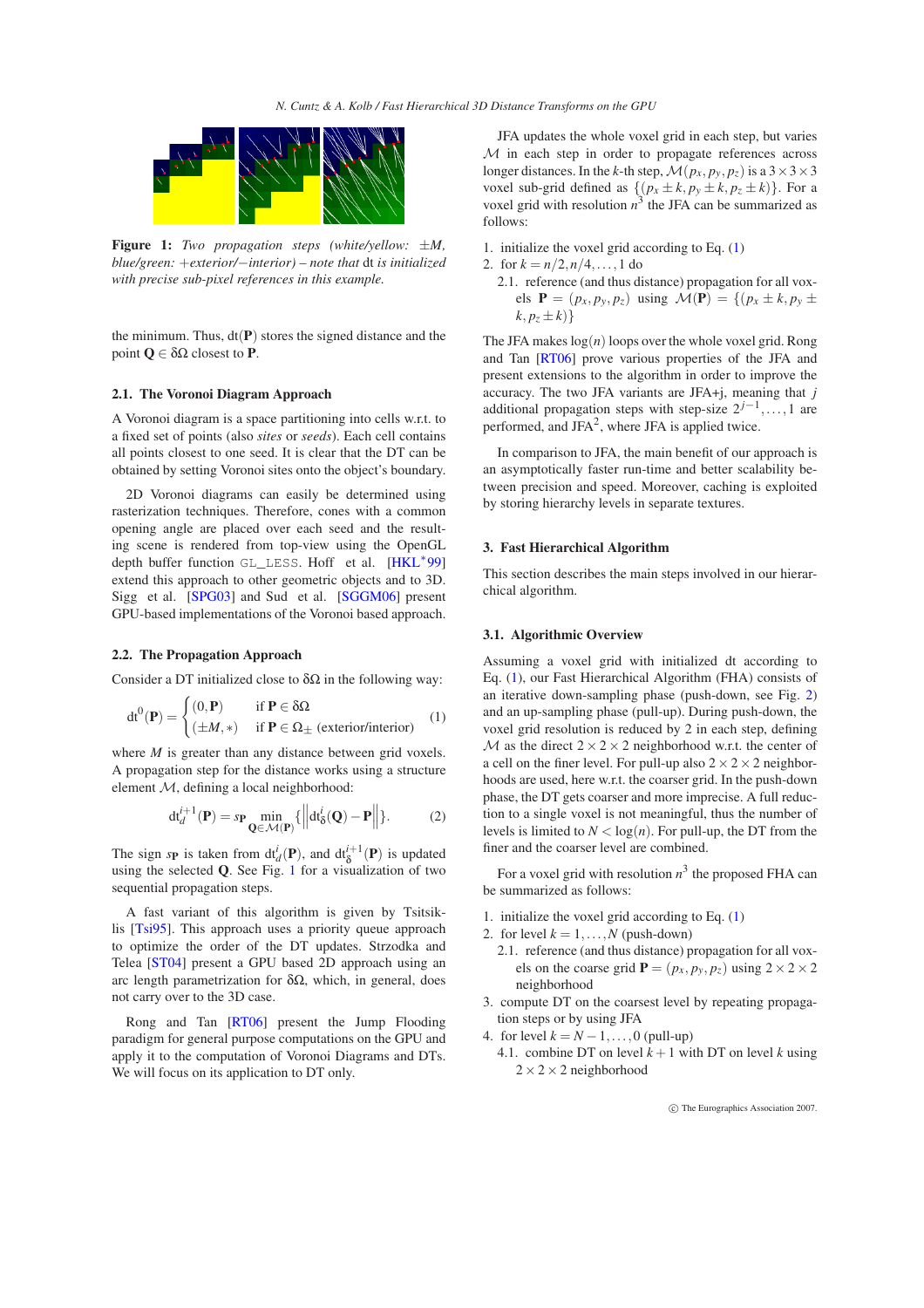

<span id="page-2-1"></span>**Figure 2:** *Push-down (left): Computing <sup>k</sup>*+<sup>1</sup> dt *for samples in a coarse grid. The closest ref. point w.r.t. level k triggers the*  $push-down$  to level  $k+1$  — error (right):  $dt_{\delta}(\mathbf{Q})$  is closer to  $Q$  *than*  $S$  *while*  $S$  *is closer to*  $P$  *than*  $dt_{\delta}(Q)$ *.* 

The FHA usually incorporates j additional steps on each level during pull-up, yielding FHA+ *j*, either using standard  $3 \times 3 \times 3$  propagation steps (see Eq. [\(2\)](#page-1-3)) or JFA steps for  $k = 2^{j-1}, \ldots, 2, 1$ . Clearly, the FHA is an approximate algorithm. Fig. [2,](#page-2-1) right, shows a situation where an error occurs.

#### <span id="page-2-2"></span>**3.2. Push-down**

In the push-down pass (from fine to coarse resolution), distance information for voxels touching the object boundary are propagated to lower hierarchy levels.

This is done by super-sampling surrounding voxels, using a factor of 2 in each dimension. The DT *<sup>k</sup>* dt is combined and propagated from level  $k$  to level  $k + 1$  using the following update rule (see Fig. [2,](#page-2-1) left):

$$
{}^{k+1}\mathrm{dt}_{d}({}^{k+1}\mathbf{P})=s_{k+1}\mathbf{p}\cdot\min_{{}^{k}\mathbf{Q}\in\mathcal{N}_{2}({}^{k+1}\mathbf{P})}\{\left\|\left\|\right\}\mathrm{dt}_{\delta}({}^{k}\mathbf{Q})-{}^{k+1}\mathbf{P}\right\|\}
$$

with sign taken from  $^{k}$  dt<sub>*d*</sub>( $^{k+1}$ **P**), and  $^{k+1}$  dt<sub>δ</sub>( $^{k+1}$ **P**) is updated using the selected <sup>k</sup>Q. Here, <sup>k</sup>P and  $\mathcal{N}_2$  denote a voxel on level *k* and the super-sampling neighborhood for the reduction factor 2, respectively. Note that the voxels initialized with  $\pm M$  are properly handled in the next level, i.e. the ref. is set for <sup> $k+1$ </sup>**P** if at least one  ${}^k$ **Q**  $\in$   $\mathcal{N}_2$ ( ${}^{k+1}$ **P**) has a valid one.

We store all 3D voxel grids as stacks of 2D textures, yielding fast grid updates on the GPU.

#### **3.3. Pull-up**

For now, we assume that the correct DT *<sup>k</sup>* dt for the coarse level is given. This is clearly the case for the coarsest level, because for this level, we calculate *<sup>k</sup>* dt explicitly (Sec. [3.1\)](#page-1-4). The pull-up pass (from coarse to fine resolution) works in much a similar way as push-down (Sec. [3.2\)](#page-2-2). Eight surrounding samples in the coarse grid around a voxel **P** are checked and the minimal distance determines the reference point for **P**. Since we have already written distance information near to the object boundary, this step is only performed for points which contain  $\pm M$  as distance. Note that this can be done because each level is stored separately.



**Figure 3:** *One DT slice for a notched sphere (left) and the Stanford bunny (right) — FHA+2,* 128<sup>3</sup> *grid, push-down until* 8 3 *voxels; neg. distance are green, pos. blue; 28 FPS*

<span id="page-2-3"></span>As mentioned before, the result after a pull-up pass is an approximation of  $k-1$  dt. To correct the error, we follow two strategies: First, FHA+ *j* performs *j* additional propagation steps on each level. Second, the voxels surrounding the reference point  $S' = k^{-1} dt_{\delta}$  ( $k^{-1}P$ ) resulting from the pull-up step in the same level are used for a refinement:

$$
{}_{s_{k-1}\mathbf{p}}^{k-1} \mathrm{d}t'_{d}(k-1\mathbf{p}) =
$$
  
\n
$$
{}_{s_{k-1}\mathbf{p}} \cdot \min_{k-1 \mathbf{Q'} \in \mathcal{N}_{2}(\mathbf{S'})} \{ ||^{k-1} \mathrm{d}t_{\delta}(k-1\mathbf{Q'}) - k-1\mathbf{p} || \}
$$

with sign taken from  ${}^{k-1}$  dt<sub>*d*</sub>( ${}^{k-1}$ **P**), and  ${}^{k-1}$  dt<sup>*'*</sup><sub>δ</sub>( ${}^{k-1}$ **P**) is updated using the selected *<sup>k</sup>*−1**Q** ′ .

Ideally, one would like a pull-up that generates *<sup>k</sup>*−<sup>1</sup> dt from *<sup>k</sup>* dt without any error, using a minimal number of propagation steps *j* on each level. Unfortunately, the optimal *j* is hard to determine, even though a constant error bound for *k*−1 dt can be given for the general situation.

#### <span id="page-2-0"></span>**4. Results and Conclusion**

FHA has been tested using implicit and predefined geometries stored as voxel data (hardware: GeForce 8800 GTS). Fig. [3](#page-2-3) shows the computed distance field for two examples.

#### **4.1. Performance & Error and Comparison with JFA**

To compare both algorithms, we use the following quality measures: rel. # wrong voxels, avg. distance error w.r.t the # wrong voxels and max. distance error (in voxel), i.e.

$$
e_{\text{voxel}} = \frac{\text{\# of wrong voxels}}{\text{\# voxels}}, \quad e_{\text{avg}} = \frac{\sum |\text{dt}_{d}(\mathbf{P}) - \text{dt}_{d}^{*}(\mathbf{P})|}{\text{\# wrong voxels}}
$$

$$
e_{\text{max}} = \max\{|\text{dt}_{d}(\mathbf{P}) - \text{dt}_{d}^{*}(\mathbf{P})|\}
$$

where dt<sup>\*</sup> is the correct DT. The tests have been performed on a  $32^3$ ,  $64^3$  and  $128^3$  grid using the notched sphere. Comparing the performance, FHA is significantly faster than JFA (Fig. [4\)](#page-3-9). A run-time analysis of the fragment programs involved in our algorithm shows that the push-down and the pull-up are texture-fetch-bounded, whereas the distance propagation is computation-bound.

The evaluation of accuracy (Fig. [5\)](#page-3-10) when taking a large

c The Eurographics Association 2007.